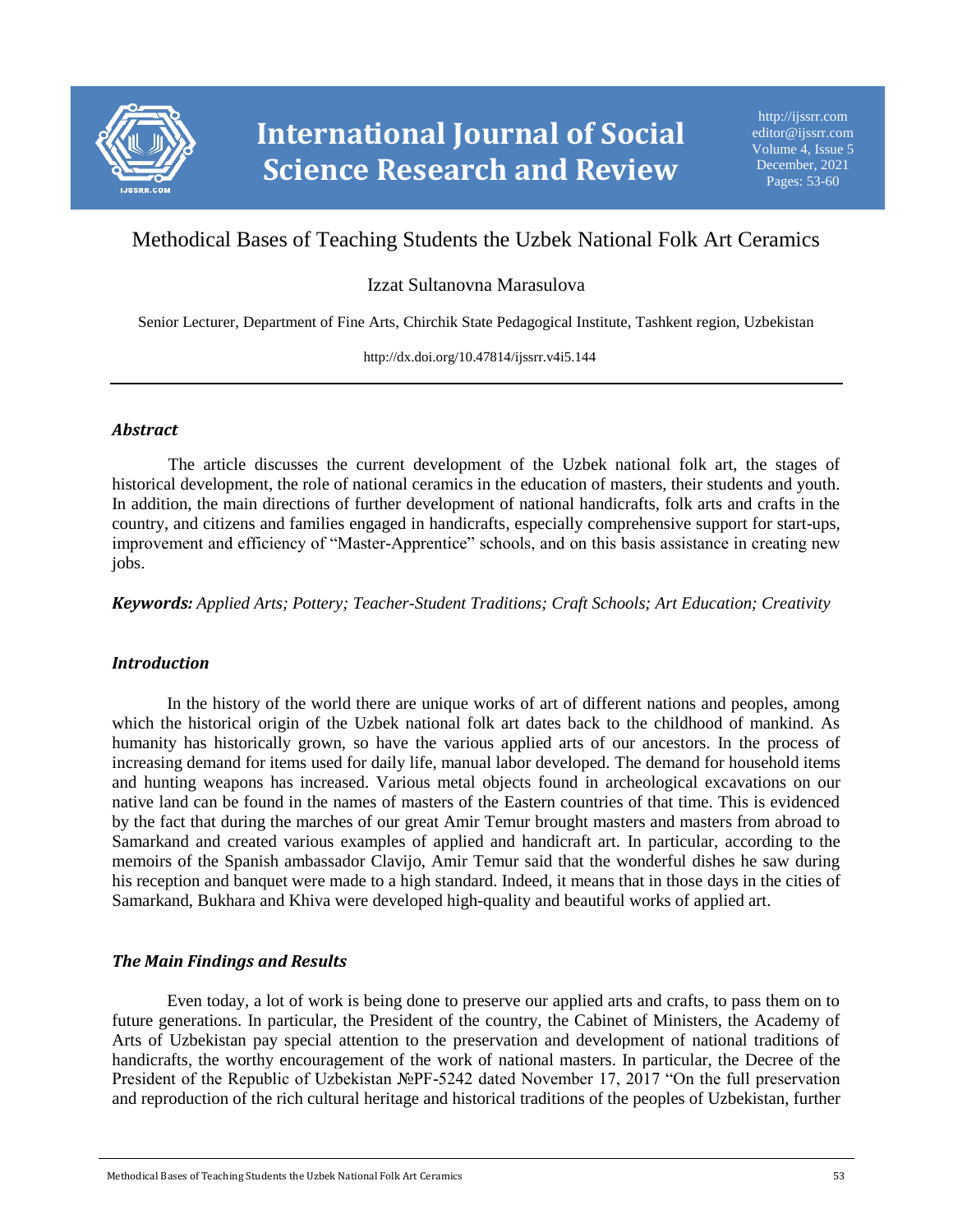

development of national crafts, folk arts and crafts, implementation of targeted and comprehensive measures to provide comprehensive support to citizens engaged in handicraft activities, on this basis to ensure the employment of the population, especially youth, women and low-income families. In addition, the main directions of further development of national handicrafts, folk arts and crafts in the country, and citizens and families engaged in handicrafts, especially comprehensive support for start-ups, improvement and efficiency of "Master-Apprentice" schools, and on this basis assistance in creating new jobs [29].

All kinds of applied arts, including ceramics, are one of the most developed in Uzbekistan. Uzbekistan is a place that has preserved the richest heritage of ceramics, as representatives of modern traditional and non-traditional ceramics are interested in the historical layers of local culture.

Craft centers of each oasis have long been formed in Uzbekistan. According to the method of production, pottery is divided into two main types - glazed and unglazed. Unglazed pottery has an ancient history. Late VIII-early IX centuries glazed pottery was widespread in the cities of Movarounnahr. In the IX-XVIII centuries, this style gained artistic perfection and high technological quality. Since the twentieth century, basic schools and centers have been established in the regions of modern Uzbekistan. They are: Samarkand-Bukhara school, Tashkent, Samarkand, Urgut, Bukhara, Gijduvan, Shakhrisabz, Kitab, Kattakurgan, Denau; Fergana school Rishtan and Gurumsaray centers; Khorezm school is the centers of Xonqa, Modir village, Kattabog, Chimbay.

Today, there is a great interest in the Uzbek national applied arts and crafts. Especially in recent years, the establishment of faculties of "Art History" in all regional higher education institutions of the country and the announcement of admission quotas for applied arts in the 2001-2020 academic year has led to increased interest of young people in applied arts. In particular, fans of applied arts of Chirchik State Pedagogical Institute of Tashkent region also participate in all circles organized at the department. In particular, they make creative trips to centers and workshops specializing in applied arts. On October 15-16, 2021, a creative student of the Faculty of Fine Arts of the Chirchik Pedagogical Institute, led by a senior teacher of applied arts Marasulova Izzat Sultanovna, organized an excursion to the "Traditional Crafts" centers of the Fergana Valley. The trip to Rishtan district began with a master-student workshop of master potter Alisher Nazirov, a member of the Academy of Arts. As soon as we entered the workshop, the interior-exterior there attracted us. We were really amazed by the fact that the artisan pottery was placed on the walls of the courtyard in a wonderful shape, the building was built on the basis of oriental architecture, and even a modern approach to the modern bathroom. Master potter Alisher Nazirov write about traditional pottery and how it differs from other areas of pottery, from the design to the baking, drawing, glazing and traditional Rishtan pottery.

One of his students, Oybek Burkhaniddinov, blindfolded him and made a jug on a pottery bench. Alisher Nazirov told about the history of this method, which helps students to develop the ability to feel the hand. After seeing the creation of a wonderful work of art from ordinary clay, we were entertained with Rishtan pilaf together with his students (Bekzod Yunusov, Sulaymon Inomov, Oybek Burkhaniddinov).

Leaving Rishtan, we went to Margilan to the "Monument" factory. This is one of the very old weaving mills in Margilan, and we have witnessed some of the buildings still being preserved in their original form. The director of the factory Azimkhon Abdullaev showed the process of making silk fabric and weaving satin and adras from it and gave interesting information. We witnessed the process from how the silkworm is fed to the finished product. What natural plants (acacia, onion, walnut, pomegranate, saffron, tumor, etc.) are used in the process of dyeing silk fabric.

The next day we visited Alisher Nazirov's workshop again and witnessed the process of embroidering pottery. They gave a brief description of what color to take to paint the items. Durdona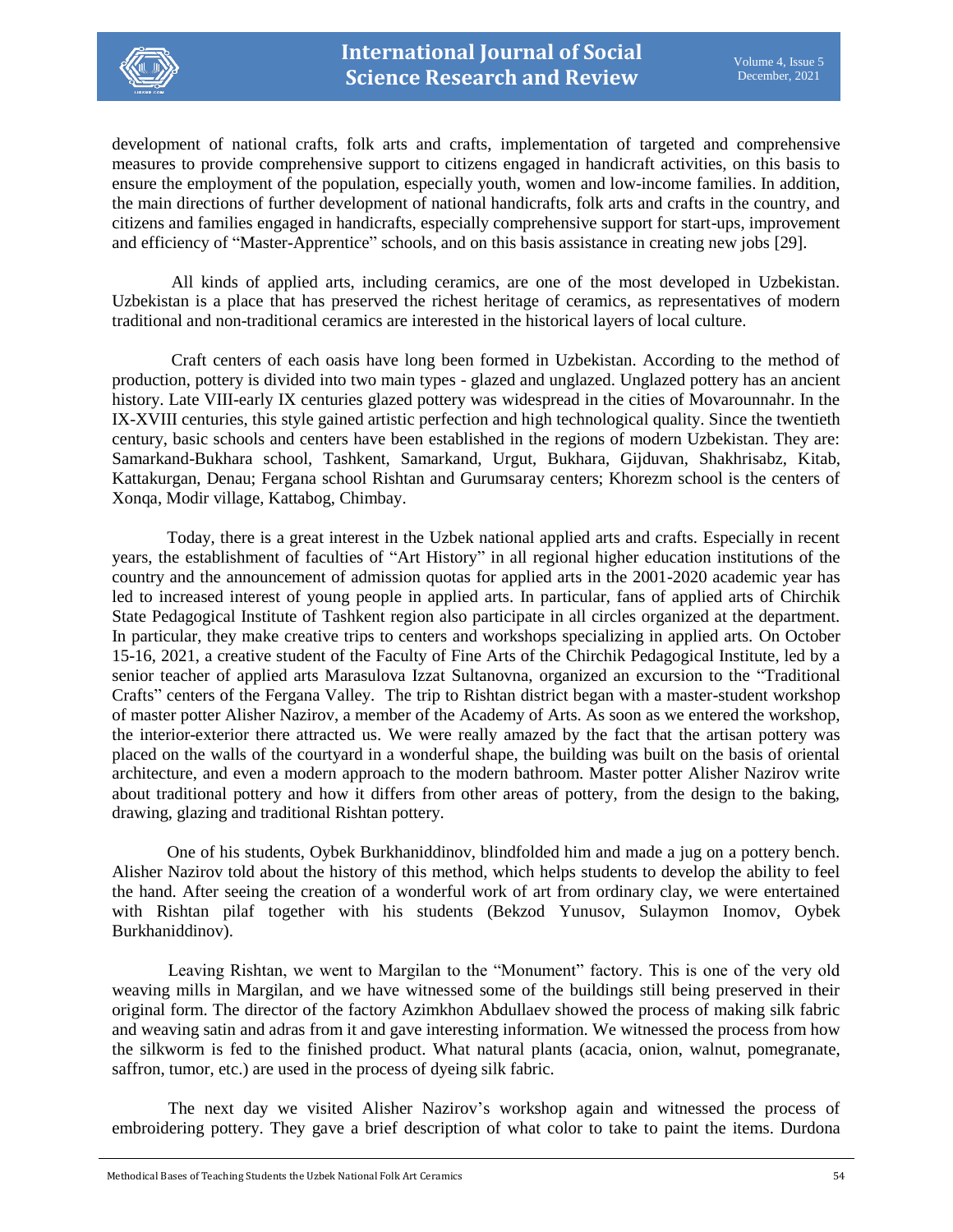

Izzatullaeva, a fourth-year student of the 18/2 group, made a jug on a pottery machine with her own hands. After getting acquainted with pottery, master potter Alisher Nazirov presented a commemorative magazine of traditional pottery from the workshop and his signature.



After that, we continued our trip to the Khudoyorkhan (Horde) Museum in Azim Kokand. As we stepped into the palace of Khudoyorkhan, we were amazed to see the architecture of the palace, the Islamic patterns on the rooms and ceilings, the beautiful examples of applied decorative art, and we felt as if we had fallen into the atmosphere of that time. We learned that the Khudoyorkhan Palace, which is now preserved as a museum, had seven courtyards before the Russian invasion, four of which have survived today. We also learned a lot about the history, art, and lifestyle of that period.



We started our trip to the Kokand Crafts Center from the workshop of Vohidjon Karimov, a weaver from the 5th dynasty. We saw the process of weaving fabric from silk, we learned the information that was of interest to us. At the Craftsmen's Center, we witnessed the production of the famous "Kokand halva" and tasted and evaluated the product.

Entering the "Mehrigiyo" Health Center in Kokand, we once again recognized the great medicine of nature and tasted the healing soms.

At the end of our trip, we realized that the Fergana Valley has always been a hotbed of handicrafts, and due to the attention paid to this area in our country, "Traditional handicrafts" are still preserved. We deeply felt that young people like us should study and research diligently so that these art forms can be fully passed on to the next generation.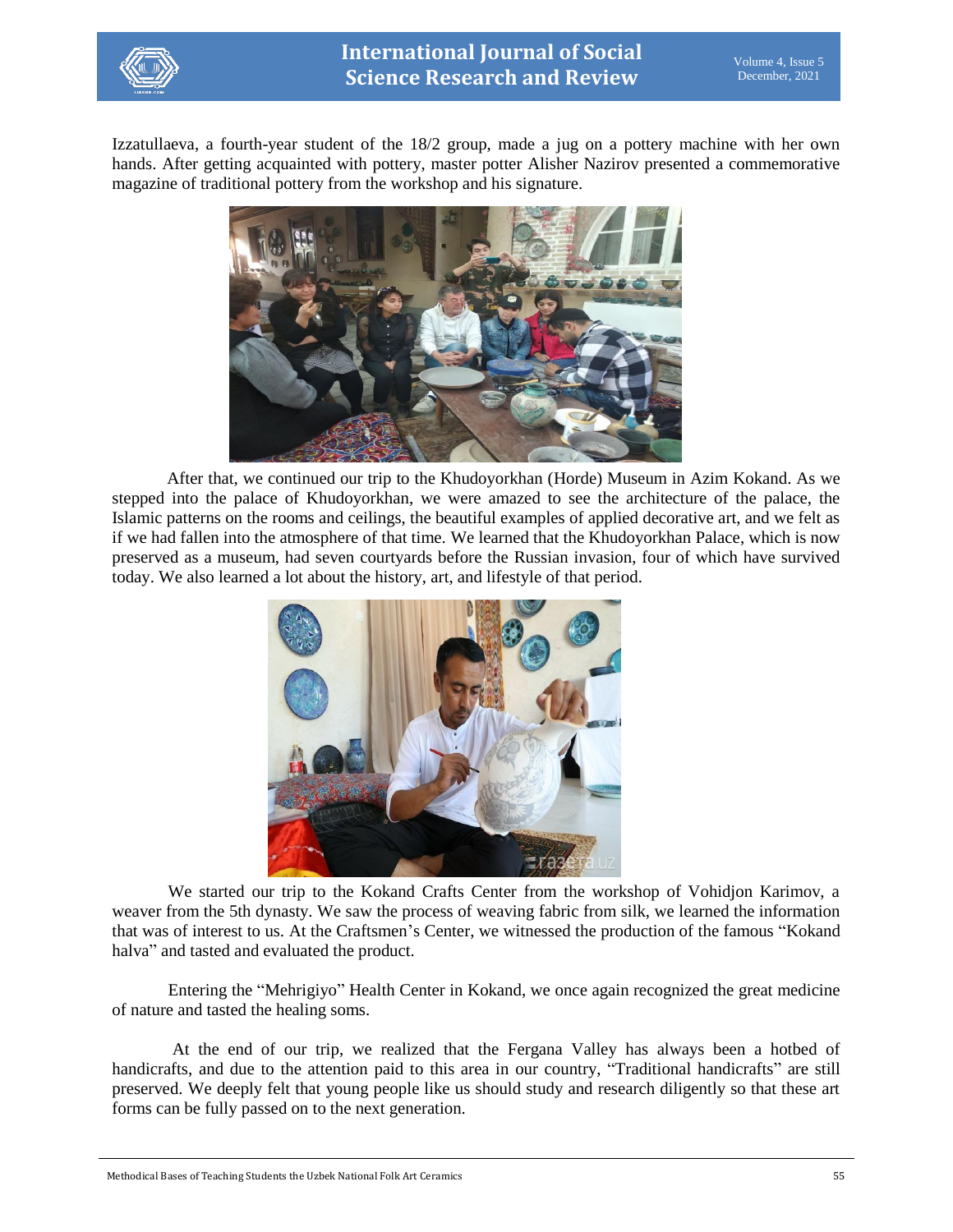



It is known that each region has retained its own local characteristics. They are currently producing flat (bowls), high, ie upwards (jugs, jars) types of ceramic dishes and household items. In Fergana and Khorezm pottery, the traditional blue alkaline glaze is made, but they are distinguished by their unique ornaments and a variety of items.

Lead glaze and yellow-green, brown paints play an important role in the sounding of Bukhara-Samarkand ceramics (representatives Alisher and Abdulla Narzullaev (Gijduvan), Namaz and Nu'mon Oblokulov (Urgut), H. Hakberdiev (Samarkand). Kashkadarya (Profession) only unglazed items are currently produced in pottery.



The art of ceramics is widely supported and promoted, creating favorable conditions for its further development. Crafts as an integral part of our national values, inherited from our ancestors, this type of activity has further developed during the years of independence. The products made by Rishtan potters are distinguished by their design, natural color and richness of pepper pattern. Archaeologists have unearthed pottery and household items found in the town of Rishtan and the village of Zahidon during the construction of the Greater Fergana Canal, as well as various sources suggest that Rishtan was one of the cultural centers in the centuries before Christ. During the years of independence, the Rishtan School of Pottery was further developed.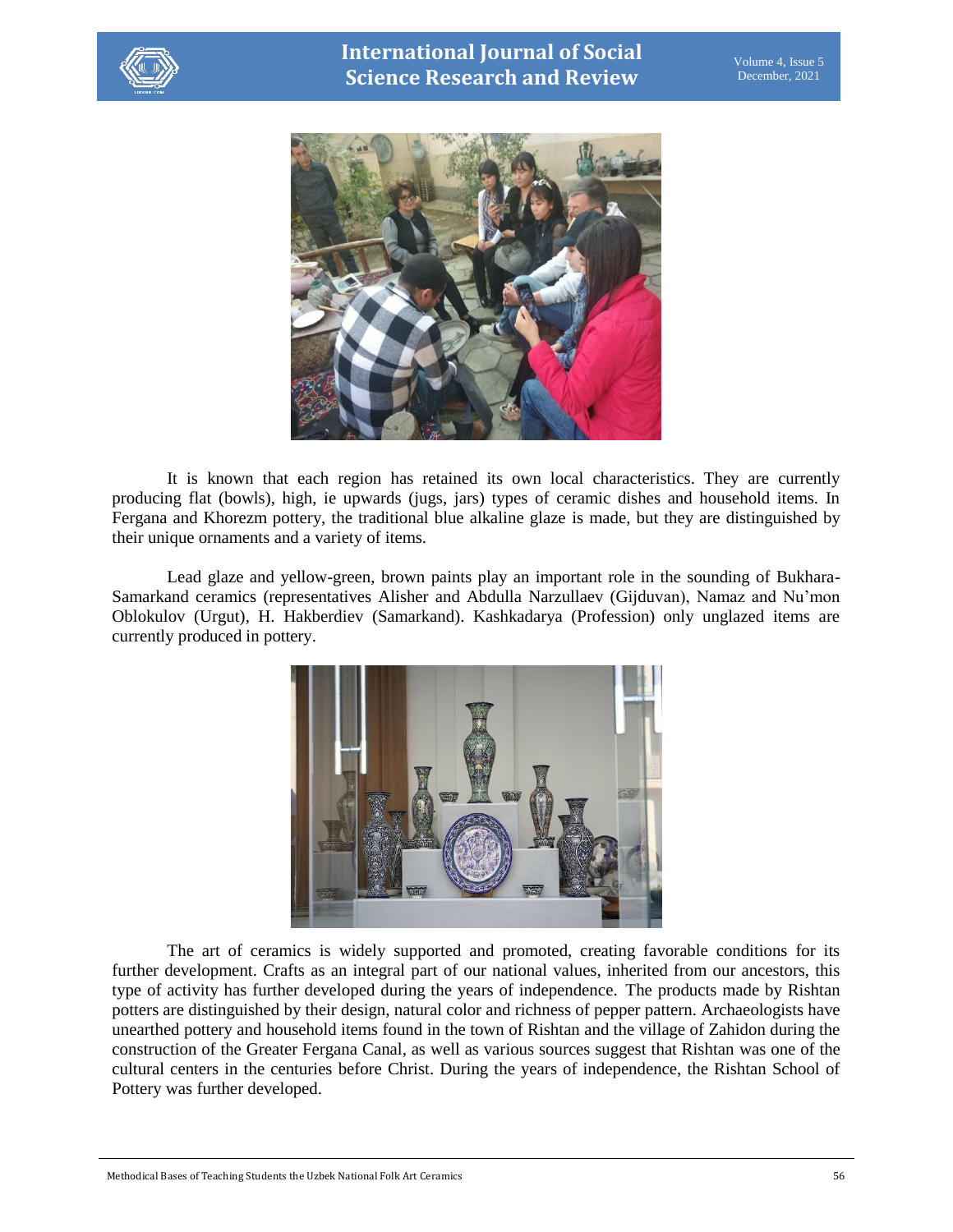



There are many young people who continue the work of famous potters, such as masters Ibrahimjon Kamilov, Bobojon Nishonov, Hakimjon Sattorov, Sharofiddin Yusupov. During the years of independence, the Rishtan School of Pottery was further developed. There are many young people who continue the work of famous potters, such as masters Ibrahimjon Kamilov, Bobojon Nishonov, Hakimjon Sattorov, Sharofiddin Yusupov. Young craftsman Sayidjon Ahmedov studied the secrets of this craft at the school of master potters such as Azamjon Ahmadjanov, Turgunboy Mirzaboev. He has repeatedly won various regional and national competitions. His creative work has been highly valued by experts at prestigious international exhibitions in Germany, France, Belgium and Russia. Aiming to teach the traditions of the Rishtan School of Ceramics to young people, Sayidjon is currently teaching the secrets of pottery at the Republican Vocational College for Students with Disabilities in Fergana.



The school of pottery created by master potter Tohirjon Haydarov has a special place in giving a unique style and charm to the ancient craft. The unconventional way of embroidering on ceramics, i.e. the art of embroidering with items such as needles and beads, is attracting a lot of attention. Because ceramics made in this way are distinguished by their unique appearance, shine and naturalness.

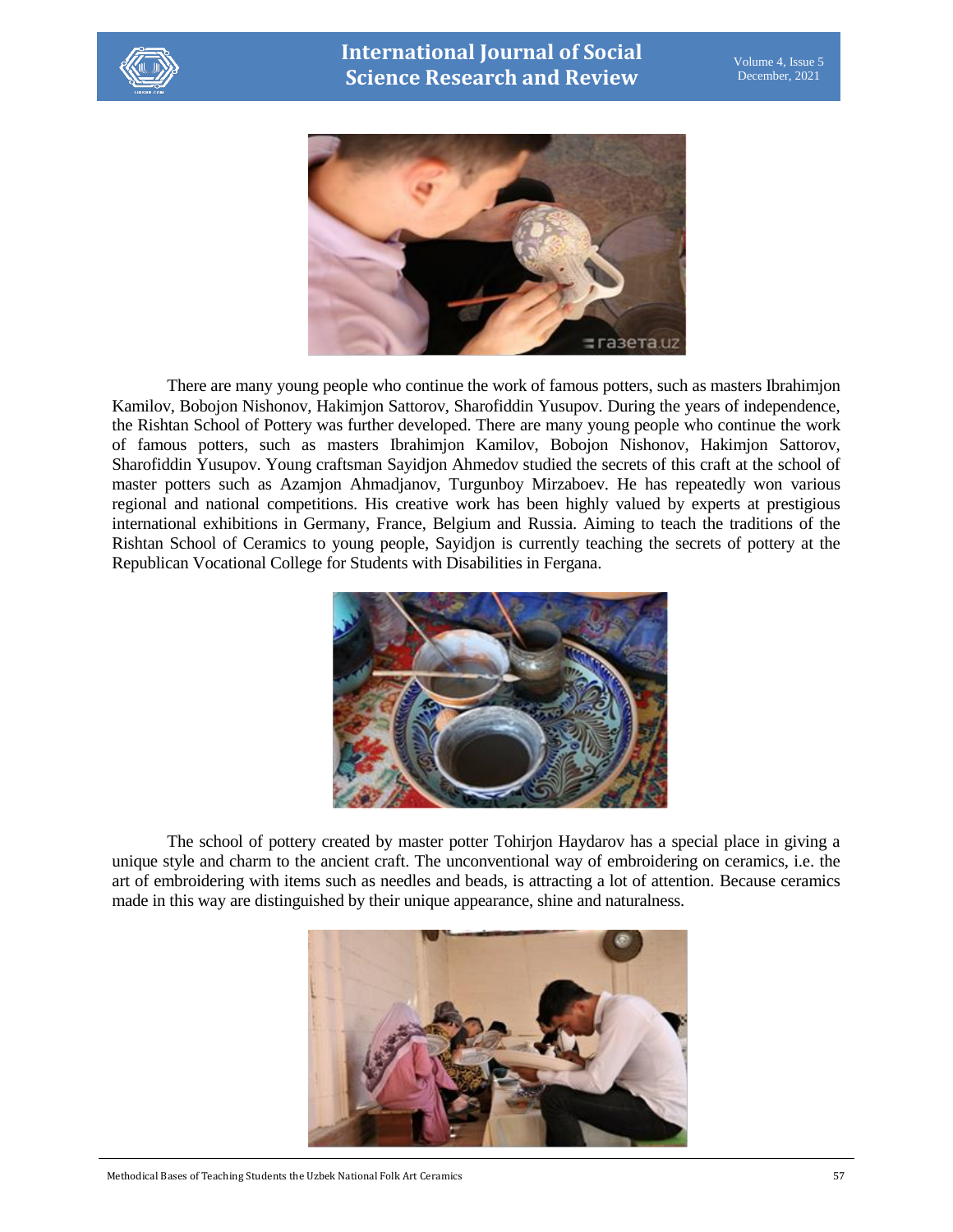

Recently, a new creative workshop was launched. Here, practical work is being done to discover the forgotten aspects of the school of pottery, to acquaint foreign tourists with this craft. Mastering the art of pottery requires perseverance, patience and care. Future generations will be grateful for the noble work done to revive and develop the forgotten traditions of handicrafts of ceramics, to create a work of art from ordinary clay.



The city of Rishtan has been known and popular in Central Asia for a long time with its pottery, and according to sources, it has existed for more than 800 years. Written and oral sources state that the Chinese pottery tradition had an influence on its formation. Of course, each period will be unique. Previously, large floral patterns of patterns were a tradition in Rishtan pottery, but after independence they were replaced by small patterns, and this was reflected in the unique pottery. Demand for ceramics is also growing. Production of tourist products has expanded. Alisher Nazirov is one of the famous masters of Rishtan, from the age of 12 he was brought up in the ashes of Master Eliboy Daliev, Master Abdukodir and his son Kimsanboy Abdukodirov. According to specimens of archeological finds, they restored the traditional forms and patterns of ancient Rishtan pottery. He is in very close contact with Japanese potters and art critics. A large exhibition with Japan was held at the Museum of Folk Arts, where 15 works of the master were exhibited.

#### *Conclusion*

 In conclusion, it should be noted that the development of the Uzbek national pottery has reached its peak. Today, its fame is known all over the world, and these ceramics are exported to the UAE, Turkey, the Czech Republic, Russia, Azerbaijan and neighboring countries: Kazakhstan, Kyrgyzstan and Tajikistan.

## *References*

- 1. Baymetov Botir Boltaboevich Formation of the skills of portraying the future teacher of fine arts in pencil drawing ACADEMICIA: An International Multidisciplinary Research Journal Year: 2020, Volume: 10, Issue:5 Firstpage: (1122)
- 2. Botir Boltabaevich Baymetov, Muratov Khusan Kholmuratovich, Self. Sketches as a Tool in the Professional Training of a Future Artist-Teacher. Vol. 63. No. 2, (2020) @ www. solidstatetechnology. Us.
- 3. Б. Байметов. История развития изобразительного искусства Узбекистана. Наука, образование и культура, Москва, 2016. стр. 19–23.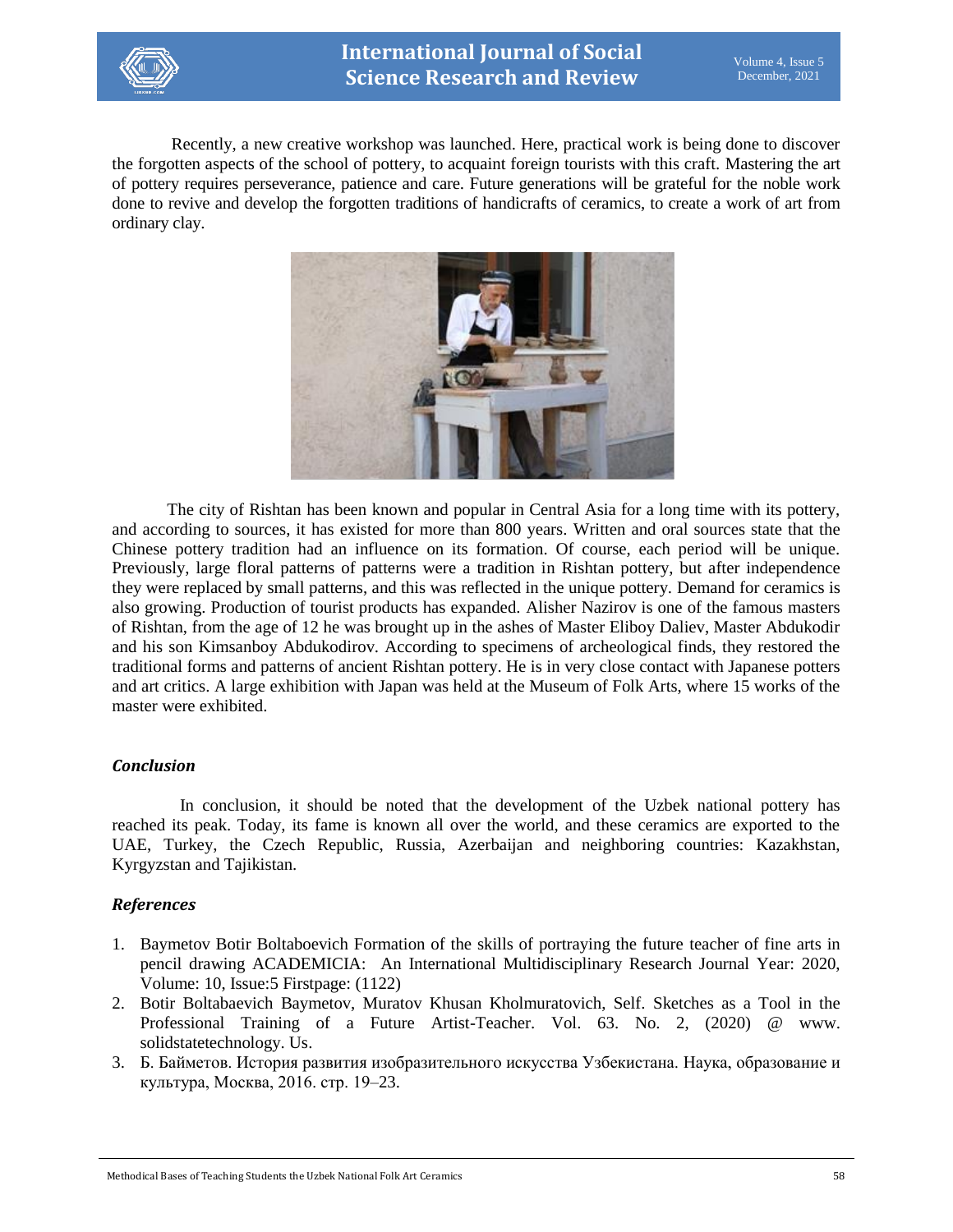

- 4. Baimetov Botir Boltabayevich, Sharipjonov Мuhiddin. Development of students» descriptive competencies in pencil drawing practice. Issue 08, 2020 ISSN 2689–100x the USA journals, USA www. usajournalshub. com/inde x.php/tajssei… mso, ISSN 2689–100X The USA Journals, 261–267.
- 5. Baymetov, B. B., & Sharipjonov, M. S. O. (2020). Development of Students'Descriptive Competencies in Pencil Drawing Practice. http://www.usajournalshub.com/index.php/tajssei. The American Journal of Social Science and Education Innovations, 2(08), 261-267.
- 6. Boltabayevich, B. B., & Shodievna, B. O. (2020). Individual Approach to the Formation of Artistic and Creative Talents of Students in Art Schools. http://www.usajournalshub.com/index.php/tajssei. The American Journal of Social Science and Education Innovations, 2(08), 637-642.
- 7. Baymetov, B. B. (2020). Development of the Ability to See and Represent the Form Remotely in the Process of Teaching Students to Portray a Creature in Higher Pedagogical Education. *The American Journal of Applied sciences*, *2*(10), 154-159.
- 8. Botir Boltabaevich Baymetov. [Development Of The Ability To See And Represent The Form](https://usajournalshub.com/index.php/tajas/article/view/1305)  [Remotely In The Process Of Teaching Students To Portray A Creature In Higher Pedagogical](https://usajournalshub.com/index.php/tajas/article/view/1305)  [Education.](https://usajournalshub.com/index.php/tajas/article/view/1305) 2020/10 Журнал. The USA Journals. Том 2. Страницы- 154-159
- 9. Botir Boltabayevich Baymetov. Technologies of Moving Images of People from Different Views in Fine Arts Lessons. The American Journal of Social Science and Education Innovations. The American Journal of Social Science and Education Innovations (ISSN – 2689-100x) Published: January 31, 2021. Стр. 463-468
- 10. BB Baymetov. [Inson qomatining turli ko'rinish va holatlaridan qisqa muddatli tasvirlaridan bajarish](javascript:void(0))  [myetodikasi.](javascript:void(0)) "Science and Education" Scientific Journal January 2021 / Volume 2 Issue. 357-365
- 11. Botir Boltabaevich Baymetov. [oliy pyedagogik ta'limda bo'lajak tasviriy san'at o'qituvchilarining](https://cyberleninka.ru/article/n/oliy-pyedagogik-talimda-bolajak-tasviriy-sanat-oqituvchilarining-ijodiy-qobiliyatlarini-shakllantirishning-bazi-masalalari)  [ijodiy qobiliyatlarini shakllantirishning ba'zi masalalari.](https://cyberleninka.ru/article/n/oliy-pyedagogik-talimda-bolajak-tasviriy-sanat-oqituvchilarining-ijodiy-qobiliyatlarini-shakllantirishning-bazi-masalalari) academic research in educational sciences volume 2 | issue 1 | 2021. 277-283 бетлар.
- 12. BB Baymetov, XX Muratov.Tasviriy san'atdan amaliy mashg'ulotlarida talabalarning tasvirlash mahoratlarini takomillashtirish texnologiyal[ari.](javascript:void(0))Science and Education, 2021.349-354.
- 13. Мукаддам Тожикузи кизи Хамрокулова, Рашид Неъматович Зульфиев, Ботир Болтабаевич Байметов. Теория и практика преподавания академического рисунка в подготовке будущего художника педагога. Science and education scientific journal. 2020/12.Том 1. Номер 9. стр 364- 372.
- 14. BB Baymetov, XX Muratov. [Tasviriy san'atdan amaliy mashg'ulotlarida talabalarning tasvirlash](https://scholar.google.com/scholar?oi=bibs&cluster=14119418580898047182&btnI=1&hl=ru&authuser=1)  [mahoratlarini takomillashtirish texnologiyalari.](https://scholar.google.com/scholar?oi=bibs&cluster=14119418580898047182&btnI=1&hl=ru&authuser=1) Science and Education, 2021. 349-356.
- 15. Botir Boltabaevich Baymetov Xusan Xolmuratovich Muratov. [Methods Of Teaching Students To Do](https://usajournalshub.com/index.php/tajssei/article/view/1608)  [Sketches In Independent Learning.](https://usajournalshub.com/index.php/tajssei/article/view/1608)2020/12. The American Journal of Social Science and Education Innovations. 2. Номер 12. Страницы 8-13
- 16. Ulfat Shuxratovich Ismatov Botir Boltabaevich Baymetov. Pedagogika oliy ta'lim muassasalarida talabalarini bosh namunasini tasvirlashga o'rgatish orqali tyexnik mahoratlarini takomillashtirish. 2020/11. "Science and Education" Scientific Journal November 2020 / Volume 1 Issue 8 Страницы 476-484
- 17. Laylo Mirsoatova Botir Boltabayevich Baymetov. Oliy pyedagogik ta'limda inson qomatini tasvirlashning nazariyasi va myetodikasi.2020/11 "Science and Education" Scientific Journal November 2020 / Volume 1 Issue 8. Страницы 467-475
- 18. Botir Boltabaevich Baymetov, Ulfat Shuhratovich Ismatov. [Development of competencies of future](https://www.indianjournals.com/ijor.aspx?target=ijor:aca&volume=10&issue=11&article=139)  [fine art teachers in description of nature in graphic materials.](https://www.indianjournals.com/ijor.aspx?target=ijor:aca&volume=10&issue=11&article=139) 2020. ACADEMICIA: An International Multidisciplinary Research Journal.том 10. Номер 11.Страницы 864-871.
- 19. Bobur Abdugani Ogli Nabiyev Botir Boltabayevich Baimetov. [Technologies for Improving the](https://www.usajournalshub.com/index.php/tajssei/article/view/2504)  [Composition of Students in the System of Higher Pedagogical Education](https://www.usajournalshub.com/index.php/tajssei/article/view/2504) 2021/4. The American Journal of Social Science and Education Innovations.Номер 03. Страницы 64-70
- 20. Pardaboy Khudoyberdiev Baimetov Botir Boltabayevich [Use The Theoretical Foundations Of Color](https://www.usajournalshub.com/index.php/tajssei/article/view/2377)  [Science In Teaching Students To Work With Educational Productions From Painting.](https://www.usajournalshub.com/index.php/tajssei/article/view/2377)2021/3. The American Journal of Social Science and Education Innovations. Номер 03.Страницы 330-337.